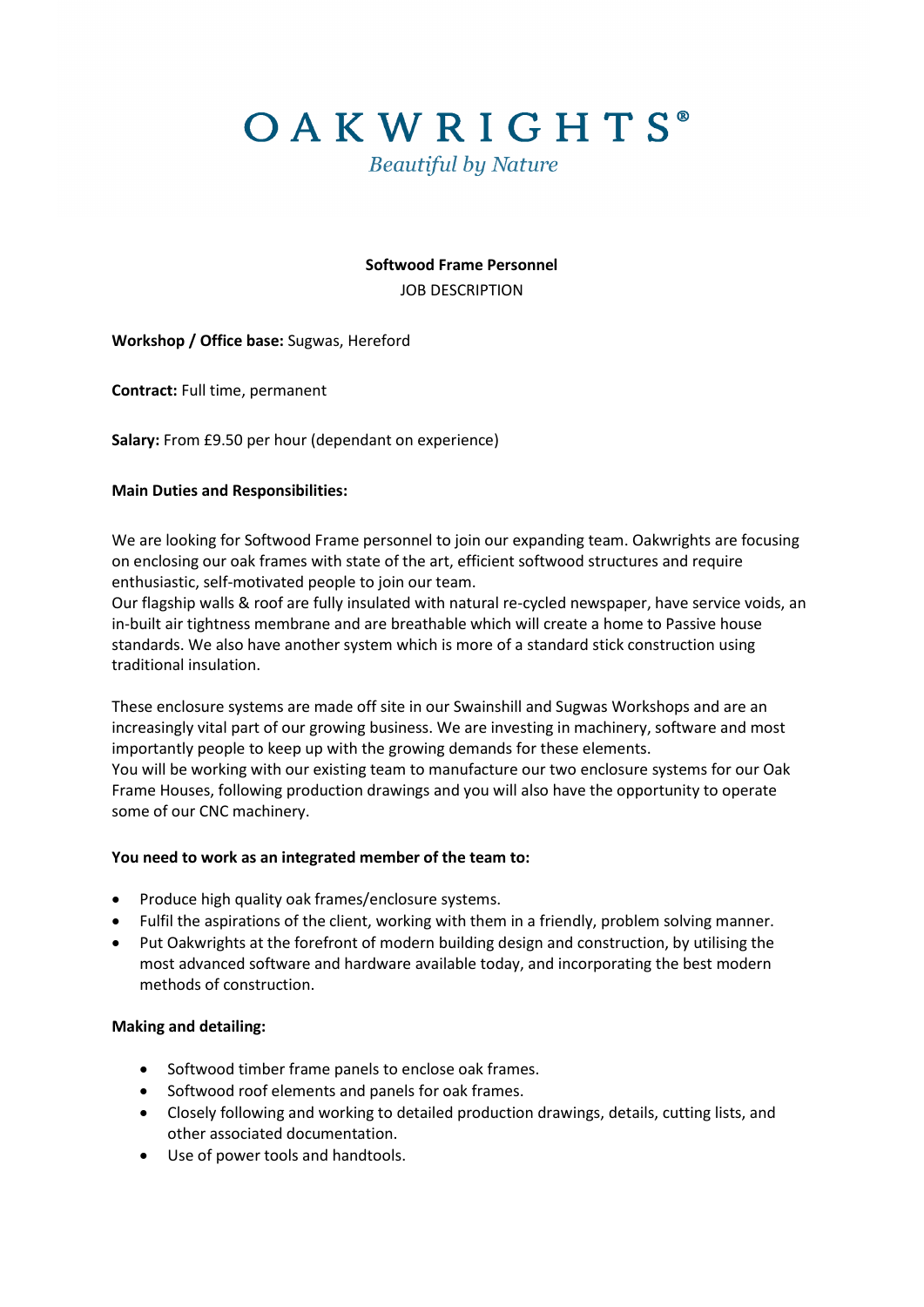# OAKWRIGHTS®

**Beautiful by Nature** 

# **Working Hours / Holiday / Salary**

- Salary determined by experience, ability and periodic review.
- 45 hour week Normal working hours 6:00 to 15:30 Mon to Fri.
- Flexible working hours with possibility of night shifts.
- Overtime will be available (which we encourage when required) including Saturday mornings.
- Overtime rate is based on time and a half.
- 24 days paid holidays per year, excluding the eight statutory Banks Holidays per year.
- Long Service Holiday Entitlement.
- There will be an initial trial period of six months.
- Absences must be notified and agreed.
- Statutory Sick Pay applies.
- Pension.

#### **The Person**

**High level of experience in the softwood timber frame industry particularly with reference to:**

- Off-site manufacture
- Complicated building layouts
- High value clients and projects
- Working to very tight tolerances

## **Personal Attributes:**

- Highly detail conscious
- Team player
- Good communicator

## **General Demeanour and Deportment**

- See the big picture and be a part of the whole team.
- Be a sounding board for others, see both sides and be able to identify the pros and cons, and be able to take a balanced view, and see the positives in any given situation.
- Action procedures, Oakwrights company protocols, rules, & methods, standard forms and documents to both simplify and speed-up the Oakwrights in-house standard processes.
- Contribute (when required or inspired) to all aspects of the general operation
- Generally picking up the baton if it gets dropped, sweeping up the debris, picking up the pieces, and ensuring that where feasible, things don't get forgotten; - keeping the chaos at an enjoyable and exciting / stimulating level.